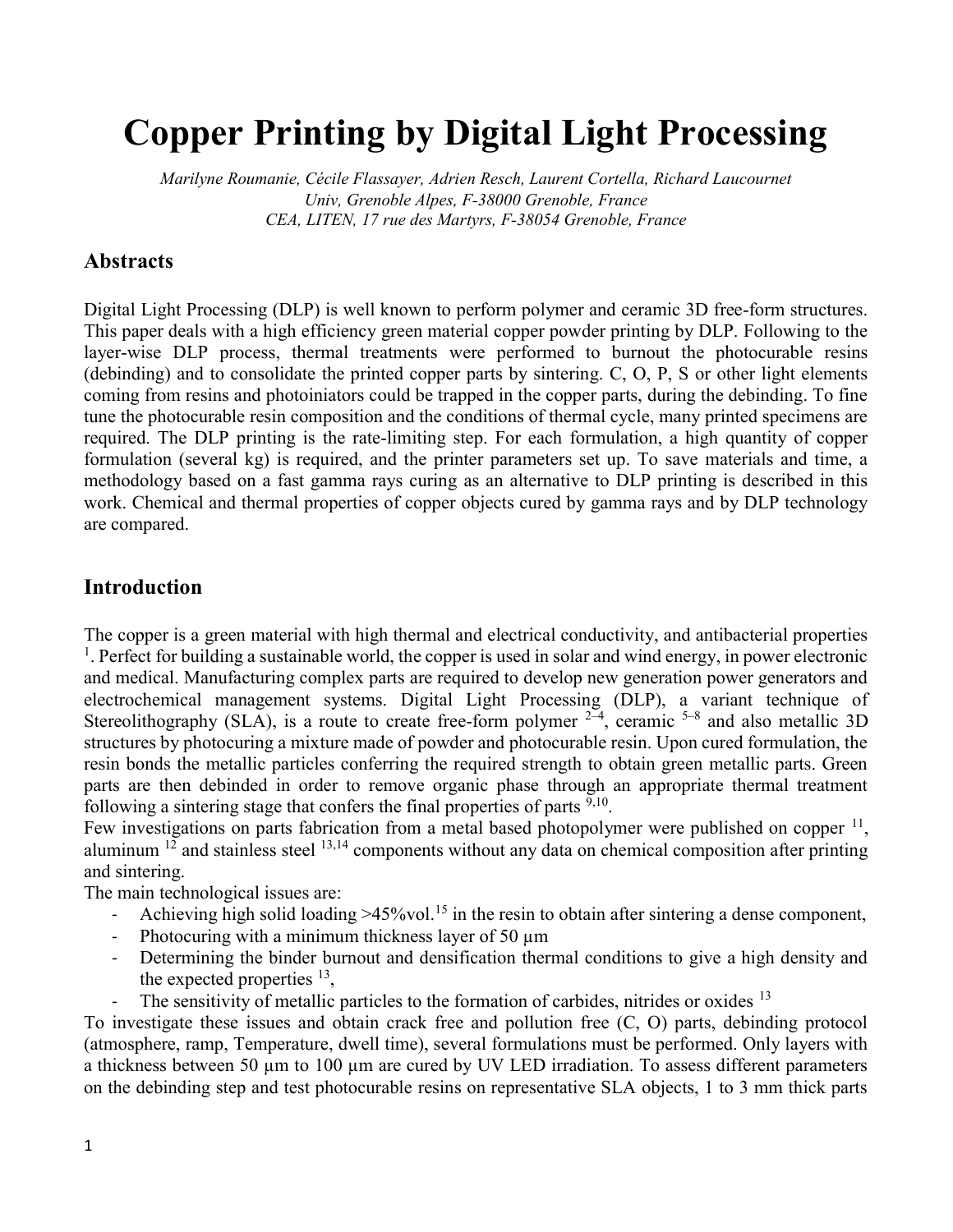should be printed. To print such objects by DLP, 1L filled formulation, either 6 kg of copper formulation should be carry out and machine parameters identified (layer thickness, curing time) for each formulation. Gamma rays irradiation is known to polymerize/cure monomer and oligomer acrylates, polymers used in SLA formulation. This curing approach reduces the materials quantity necessary for the same number of samples and polymerizes several formulations at the same time, with a unique energy dose.

The objective of this paper is to describe a saving time and saving materials methodology to investigate C and O contents based on copper photocurable formulation and thermal cycles:

- Developments of copper formulations and assessment of the reactivity after exposition to UV light
- Irradiation of the copper formulations by gamma rays and investigation of thermal cycle conditions to obtain copper objects, characterization of C and O contents and thermal conductivity
- Printing 3D free-form green copper structures, applying the suitable thermal cycle and characterization of the objects

# Materials and methods

#### Formulation

Four photocurable resins noted F1, F2, F3 and F4 were investigated and described below.

F1 resin is a blend of 1,6-hexanediol diacrylate (SR238 - Sartomer), tetrafunctionnal oligoacrylate (SR355 – Sartomer) and an amine modified polyether acrylate (CN509 – Sartomer). Both photoinitiators (PI), 2 methyl-4'-methylthio-2-morpholinopropiophenone (PI1), known for its high reactivity and the Phenylbis (2,4,6-trimethyl-benzoyl)phosphine oxide (PI2), having a photobleaching behavior are dissolved by magnetic stirring in the monomer and oligomers mixture.

F2 resin, is a modification consists in substituting of SR355 for half by the polyester acrylate (CN371EU). F3 resin is a mixture of SR238, SR355, ethoxylated bisphenol A dimetacrylate (Diacryl 101 – Sigma Aldrich) and the PI1 and PI2 photoinitators.

F4 resin is equivalent in terms of acrylates to F3. The PI1 & PI2 are replaced by the photoiniator 2-2 Dimethoxy-2- phenyl acetophenone (PI3).

The photocurable resin amounts to 40% vol in the metallic formulation. The PI rate is fixed to 5.4 wt% by photocurable fraction.

Commercial spherical copper powder supplied by Ecka were used as filler in the photocurable formulation. The copper powder consists in a monomodal distribution below 45  $\mu$ m with 22  $\mu$ m as a mean diameter. The powder has a purity > 99.9 % and contains 0.02 wt % of phosphorus.

# Curing routes

# Curing by DLP printer

The curing reactivity of the copper formulation is determined by measuring the cured thickness versus the exposure time to UV light at 365 nm and an irradiance of 88 mW/cm². The copper formulation is spread on a glass substrate. The emitting UV device prints a square pattern onto the spread layer. Its thickness is measured with a digital micrometer.

Cu printing is conducted on the F1 photocurable copper formulation using a Digital Light Processing equipment (ProMaker V6000 - Prodways). The operating principle is described in Figure 1.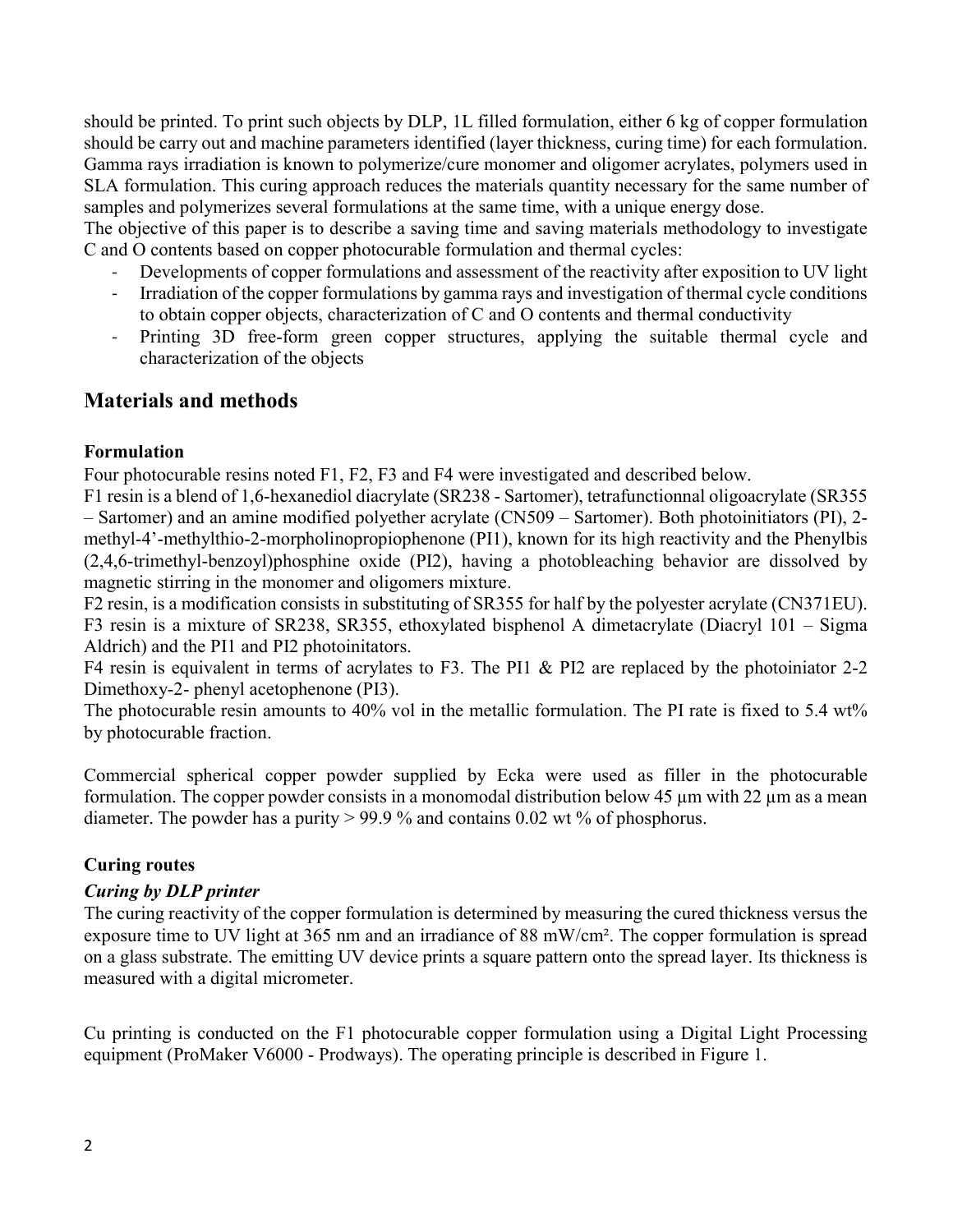

Figure 1. DLP operating equipment

To print a 3D free-form object, a numerical file is prepared and loaded onto the machine. Parts are virtually sliced into layers by the machine during the build job. A feeder system delivers a volume of paste onto the platform, which is spread in thin layers (25 to 100  $\mu$ m). The UV light (Wavelength 365nm – Power 88 mW/cm²) head projects a pattern of the layer slice of the part to be built onto the platform covered with the paste. Upon photocross-linking, the platform moves down of a height corresponding to the previously cured layer thickness. A new layer of paste is spread on top of the previous one, and the process is carried on until the 3D part is built by stacking of cured layers.

#### Curing by Gamma-rays

For a fast curing out of the printer, the copper formulation is poured in tubes and cured by gamma rays radiation at a unique dose of 30 kGy. The green copper samples are then sliced in cylinders with 5 mm height and 13 mm diameter.

#### Thermal debinding and sintering

Final carbon and oxygen rates, and therefore, the purity and the properties of final products are closely correlated to the composition of photocurable resins, and the debinding stage (gas nature and flow). To optimize the debinding parameters according to copper formulations, the thermal process were performed from room to debinding temperature, using different debinding temperatures up to 800°C, with various dwell time (4h, 7h and 10h) and different atmospheres (vacuum, argon, hydrogen and air). For hydrogen, various partial pressure (50 mbar, 400 mbar and 600 mbar) were studied as well. Finally, the Cu samples are naturally cooled to room temperature.

Then, from the optimal debinding thermal treatment, the printed parts were sintered, in hydrogen atmosphere at three temperature dwells 980°C, 1030°C and 1050°C and a constant heating rate of 3°C/min. The hydrogen atmosphere reduces the oxygen in the copper powder and makes the copper densification easier.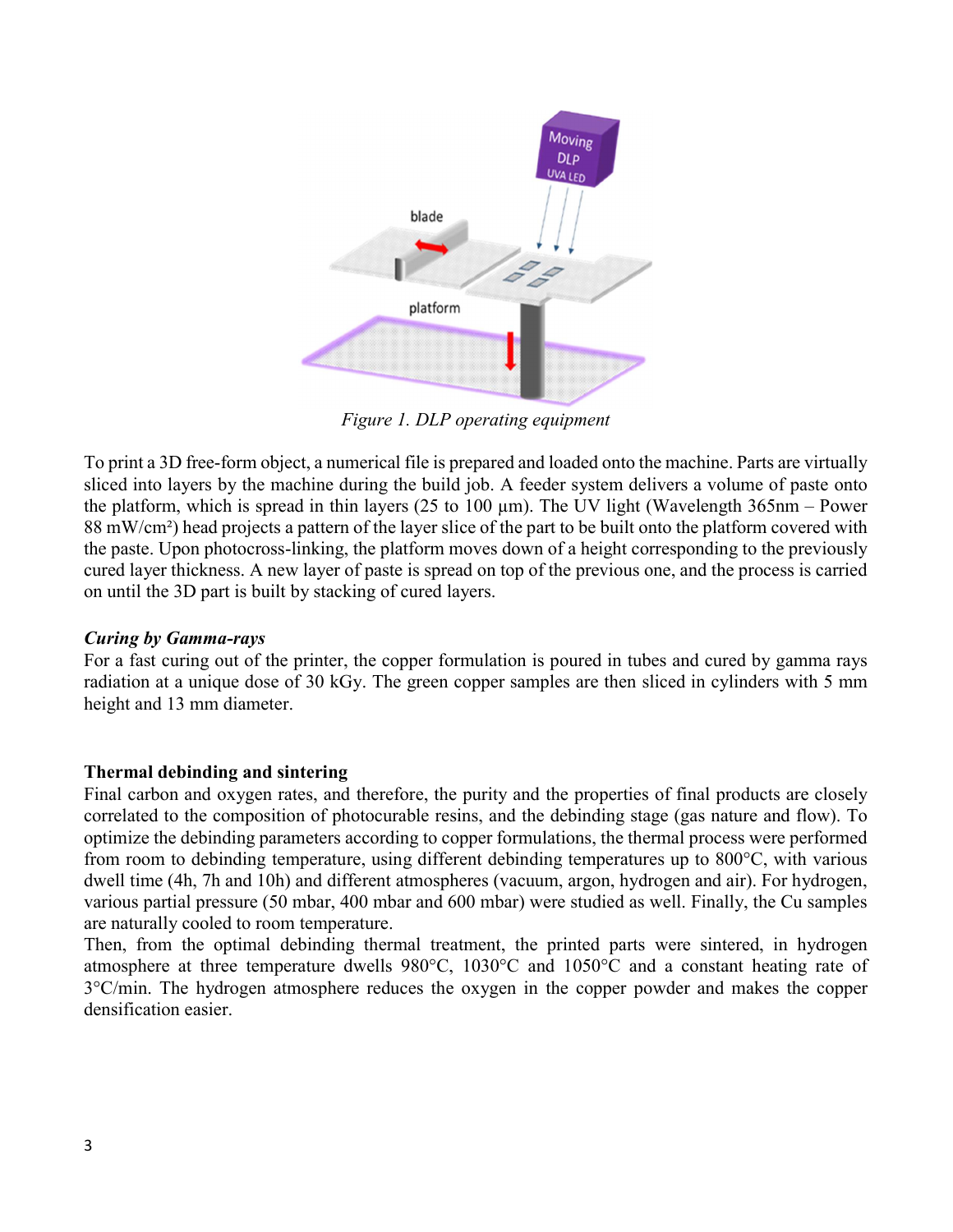# Results and discussion

#### Photocuring by UV light

The first step of the methodology is to assess the interaction of the UV light exposition and the copper photocurable formulation, knowing that a minimum cured thickness required is 50  $\mu$ m. The four photocurable resins filled with 60% vol of copper powder have (Figure 2) a high reactivity with cured thickness above 50 µm. The high filled formulations are suitable with DLP manufacturing process and high-density copper structures.



Figure 2. Reactivity - Photocured resins filled with 60% vol of copper UV irradiance 88 mW/cm²

# Curing under gamma-rays irradiation

# C and O contents

The four Copper formulations were cured by gamma rays irradiation. The organic resins are then burnout and the parts sintered in H<sub>2</sub> (partial pressure 400 mbar) at  $980^{\circ}$ C during 4h. The density of samples were measured after sintering, with the Archimedes immersion method in anhydrous ethanol. Internal Gas Analysis (IGA) were performed to measure carbon and oxygen elements on sintered copper parts.

The final density is about 90% of the theoretical value of the DHP (deoxidized high phosphorus) copper  $(8.94 \text{ g/cm}^3)$  after a debinding cycle in air at 400°C - 4h and a sintering step. For other debinding conditions in Ar, H<sub>2</sub>, vacuum and at 0.06 % and 5 %  $O_2$  in Argon up to 800°C, the density decreases to 70%. The decrease is mainly due to the presence of carbon in the Copper The carbon comes from the partial degradation of the organic fraction and inhibits the copper sintering.

As confirmed on the Figure 3, the debinding amosphere is a crucial factor on the carbon and oxygen rates. A neutral, reducing or slighly oxidizing atmospheres leads to a carbon rate about 20 times higher (0.36 wt%) than in air, whatever the partial pressure, dwell temperature and dwell time. In air, the carbon rate is equivalent to the raw copper powder (0.019 wt %). In this condition, the oxygen rate is however 3 times higher (0.085 wt%) than the raw copper powder.

To reduce the oxygen rate in the final part, the sintering conditions in hydrogen atmosphere could be optimized. For example, in sintering cylinders at 1050°C, the oxygen content is reduced to 0.067 wt% and the density increases to 94 %.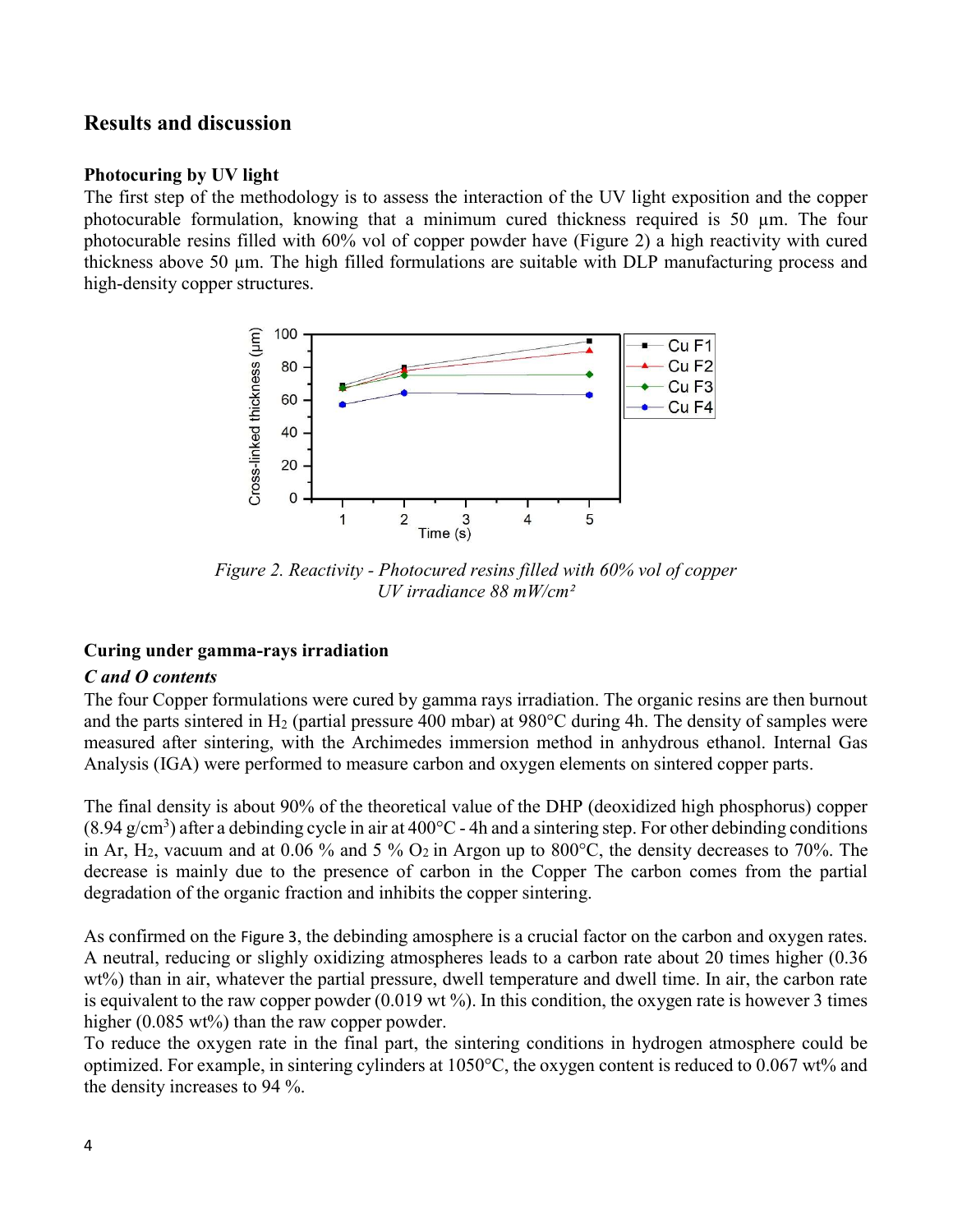Table 1 summarizes the C and O contents of the four copper formulations after a debinding in air at 400°C and a sintering in hydrogen at 980°C.



Debinding conditions: 4h 400°C Sintering conditions : 4h 980°C in  $H_2$ 

Figure 3. C and O content (wt  $\%$ ) versus debinding atmospheres of Cu F1 formulation -on left after sintering at 980°C during in H<sub>2</sub> (Cu F1-s) – on right

|                             | Raw copper Powder |        | $CuF1-s$ |         | Cu F <sub>2</sub> -s |        | Cu F3-s  |        | Cu F4-s |         |
|-----------------------------|-------------------|--------|----------|---------|----------------------|--------|----------|--------|---------|---------|
|                             | C (wt %)          | O(wt%) | C(wt %)  | O (wt%) | C(wt %)              | O(wt%) | C (wt %) | O(wt%) | C(wt %) | O (wt%) |
|                             | 0.018             | 0.028  |          |         |                      |        |          |        |         |         |
| Photocurable<br>copper      |                   |        | 0.394    | 0.077   |                      |        |          |        |         |         |
| formulation debinded in Ar  |                   |        |          |         |                      |        |          |        |         |         |
| Photocurable<br>copper      |                   |        | 0.019    | 0.084   | 0.022                | 0.063  | 0.018    | 0.054  | 0.013   | 0.077   |
| formulation debinded in Air |                   |        |          |         |                      |        |          |        |         |         |

Table 1. C and O contents (wt %) of the raw copper powder and the Cu F1 to F4 formulation cured under  $\gamma$ -rays irradiation, debinded in air or argon 600 mbar at 400°C -4h ramp 1°C/min, sintered at 980°C - 4h ramp  $3^{\circ}$ C/min in hydrogen 400 mbar (Cu F1-s to Cu F4-s)

# Thermal conductivity

The thermal conductivity is calculated by using the following equation (1)

$$
\lambda = \mathbf{Cp} * \rho * \alpha (1)
$$

where  $\lambda$  [W/m.K] is the thermal conductivity, Cp [J/g.K] is the heat capacity,  $\rho$  [g/cm<sup>3</sup>] is the material density and  $\alpha$  [mm<sup>2</sup>/s] is the diffusivity.

The thermal conductivity were compared to copper pressed powder cylinder sintered during the run of the debinded Cu F1 to F4 samples.

Figure 4 relates to the thermal conductivity measured on the pressed and sintered raw copper powder used as a reference and on the Cu F1 to F4 sintered (s) samples. The thermal conductivity is measured after a sintering at 980°C, 1030°C and 1050°C in hydrogen. The thermal conductivity of the raw copper powder is about 250 and 270 W/m.K, value significantly lower than the pure copper at 393 W/m.K<sup>16</sup> (electronic copper Cu-OFE pure at 99.99% with 0.0005% of O) . The lower value could be explained by the presence of phosphorus (0.025 wt %), which decreases drastically the thermal conductivity.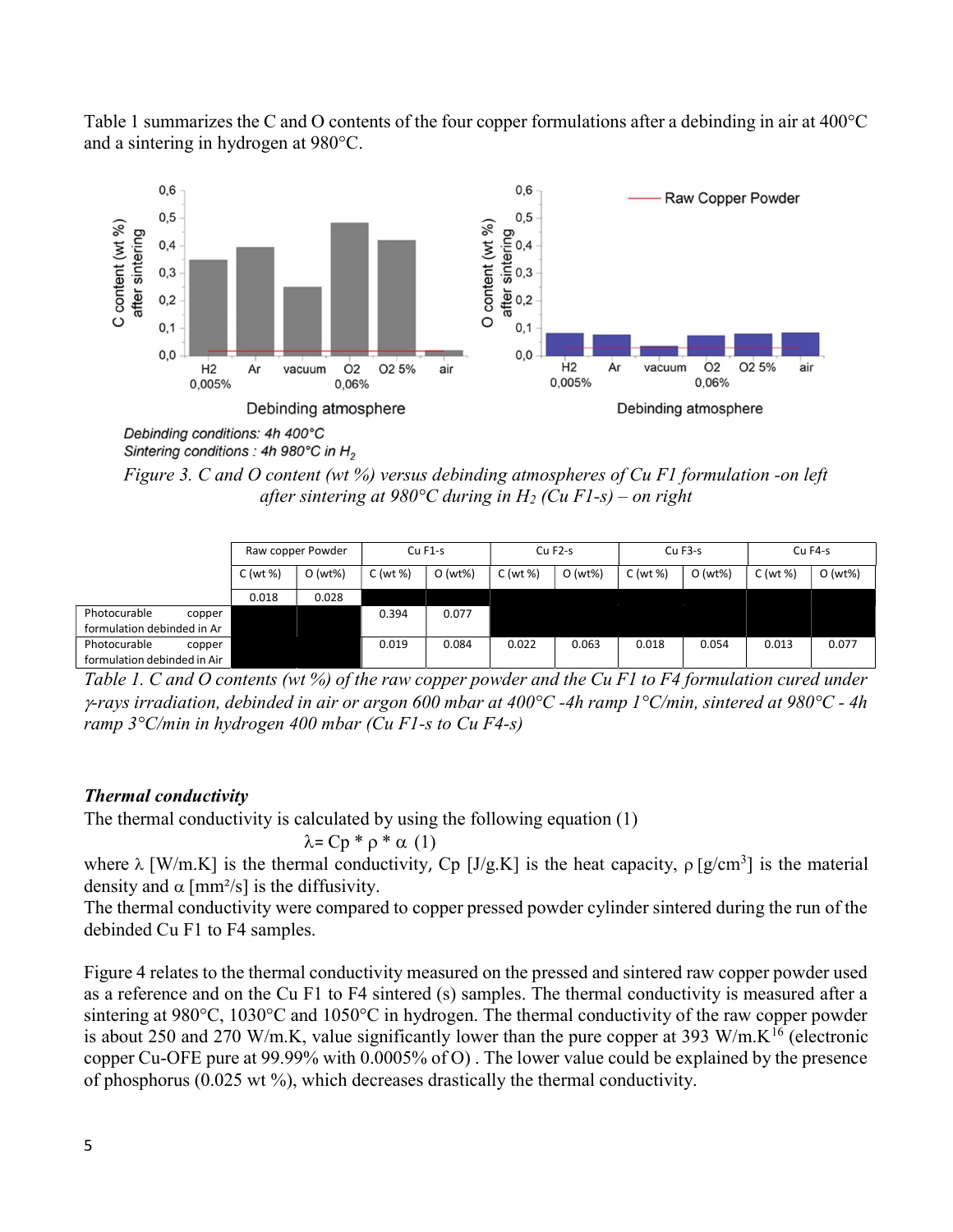Cu F1-s to F3-s samples have a lower thermal conductivity, derived from the integrity of the cylinders and from the addition of phosphorus based on PI  $(0.035 \text{ wt})$  in the final object.

The formulation F4 leads to a thermal conductivity similar to the reference. The parts do not exhibit cracks and have a composition in light elements  $(C, O \& P)$  similar to the raw powder. The oxygen content is higher, as previously commented, and has a minor contribution on the thermal conductivity.



Figure 4. Thermal conductivity based on the Cu F1 to F4 formulation – cured under  $\gamma$ -rays irradiation, debinded in air at 400°C - 4h ramp 1°C/min, sintered at 980°C, 1030°C et 1050°C - 4h ramp 3°C/min in hydrogen 400 mbar (Cu F1-s to Cu F4-s)

#### Complex shape parts printed by DLP

Cylinder copper parts for diffusivity measurement (12.6 mm diameter on 3 mm height) and gears  $(X=Y=21.4 \text{ mm } Z=2.8 \text{ mm})$  were printed by DLP process from the Cu F1 formulation. Cu F1 formulation shows the highest reactivity to photocure (Figure 2) and a low thermal conductivity (Figure 4). Printed parts were debinded in air and sintered in hydrogen according to the previous results.

The carbon and oxygen contents measured on complex parts are respectively 0.017 wt% and 0.022 wt%, values close to those of the raw copper powder. The contamination in light elements depends on the geometry of parts specially the thickness. As the wall thickness of gear are thinner than the cylinders cured by gamma rays irradiation, the efficiency of copper reduction in hydrogen is improved.

The thermal conductivity of the printed parts were measured between 100 and 110 W/m.K after a sintering at 1030°C, for 140 W/m.K for a gamma rays part. The thermal conductivity of printed structures is lower than the value measured on gamma rays cured cylinders. Since the formulation and the thermal conditions are the same, the difference of thermal conductivity seems mainly due to the layer by layer shaping. Further investigations should be done on Cu F4 formulation.



Figure 5. SLA copper structures Green copper part (Cu F1), debinded part and sintered part (left to right)